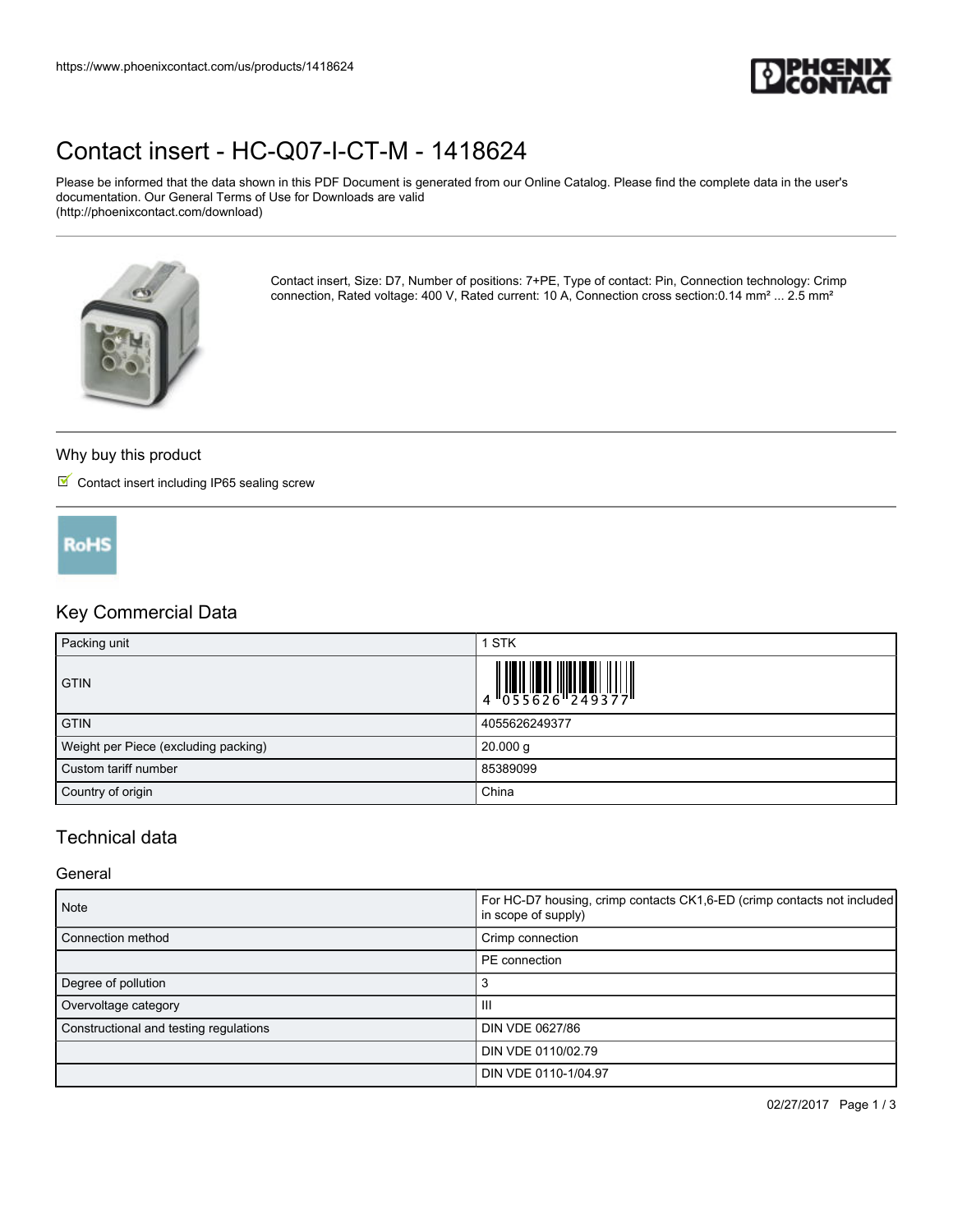

# [Contact insert - HC-Q07-I-CT-M - 1418624](https://www.phoenixcontact.com/us/products/1418624)

# Technical data

### General

|                                         | IEC 60664-1, DIN IEC 60512                                     |  |
|-----------------------------------------|----------------------------------------------------------------|--|
|                                         | IEC 60352                                                      |  |
| Number of positions                     | $7+PE$                                                         |  |
| Insertion/withdrawal cycles             | $\geq 500$                                                     |  |
| <b>Size</b>                             | D7                                                             |  |
| Connection in acc. with standard        | IEC / EN                                                       |  |
| Conductor cross section                 | $0.14$ mm <sup>2</sup> 2.5 mm <sup>2</sup>                     |  |
| Connection cross section AWG            | 2614                                                           |  |
| Stripping length of the individual wire | 8 mm                                                           |  |
|                                         | 6 mm $(2.5 \text{ mm}^2)$                                      |  |
| Assembly instructions                   | Connectors may be operated only when there is no load/voltage. |  |
| Connection                              | Four different coding options to prevent mismatching.          |  |
|                                         | Contact insert including IP67 sealing screw.                   |  |

### Ambient conditions

| i Ambient<br>(operation)<br>temberature | ハウド<br>$\sim$<br>_⊿∩ ി<br>$\sim$<br>contacts)<br>(incl<br>:Iudina heatina up<br>ОT<br>ு ப<br>$\sim$ |
|-----------------------------------------|-----------------------------------------------------------------------------------------------------|
|-----------------------------------------|-----------------------------------------------------------------------------------------------------|

# Material data

| Flammability rating according to UL 94 | V <sub>0</sub>        |
|----------------------------------------|-----------------------|
| Seal material                          | <b>NBR</b>            |
| Contact material                       | Copper alloy          |
| Contact surface material               | Ag (alternatively Au) |
| Contact carrier material               | PC                    |

### Electrical characteristics

| Rated voltage (III/3) | 400 V |
|-----------------------|-------|
| Rated surge voltage   | 6 kV  |
| Rated current         | 10A   |

# Standards and Regulations

| Connection in acc. with standard       | IEC / EN                   |
|----------------------------------------|----------------------------|
| Constructional and testing regulations | DIN VDE 0627/86            |
|                                        | DIN VDE 0110/02.79         |
|                                        | DIN VDE 0110-1/04.97       |
|                                        | IEC 60664-1, DIN IEC 60512 |
|                                        | <b>IEC 60352</b>           |
| Flammability rating according to UL 94 | V <sub>0</sub>             |